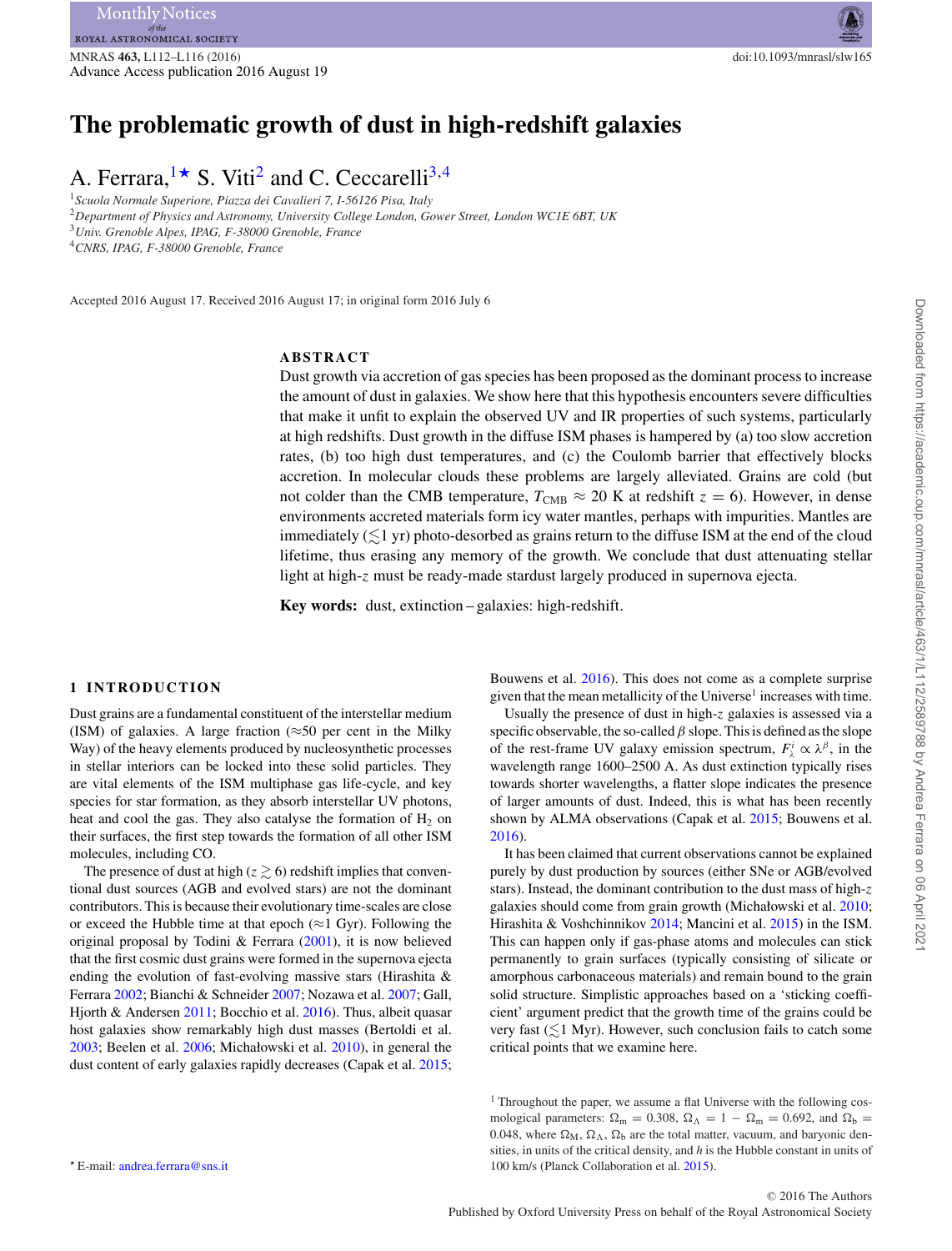The first problem is linked to the type of material that silicate or carbonaceous cores tend to accrete. As we will argue in this *Letter*, accretion can only occur in MCs. There, silicate or carbonaceous refractory cores must predominantly accrete the most abundant elements, namely oxygen and carbon, either in atomic or in molecular form (CO). These species condense on grain surfaces where they are hydrogenated, forming icy mantles mainly made up of water, CO, CO2, ammonia, methane and, possibly, other impurities (Boogert, Gerakines & Whittet [2015\)](#page-4-14). Mantles do not share the same optical properties as refractory cores. However, this is not a relevant point, given that icy mantles are very volatile and rapidly photo-desorbed as grains re-emerge from MCs.

A second problem with the growth scenario arises from the increasing CMB temperature,  $T_{\text{CMB}} = T_0(1 + z)$  K with  $T_0 = 2.725$ . While dust in Milky Way molecular clouds typically attains temperatures ≈10–20 K (Stutz et al. [2010\)](#page-4-15), at high-z dust cannot cool below  $T_{\text{CMB}}$ . This might represent a serious problem for dust growth, as the warmer surface hampers the sticking ability of particles.

It then appears that if early galaxy properties require a larger amount of UV-absorbing dust particles, we are forced to conclude that the observed grains must be ready-made products of the most efficient high-z factories, i.e. SNe. In the following we show that this is indeed the case.

#### **2 DUST ACCRETION: WHAT AND WHERE**

After solid particles condense out of early supernova ejecta, and are possibly processed by the reverse shock, they are injected in the pervasive diffuse phases of the ISM, i.e. the Cold Neutral Medium (CNM; density  $n_C \approx 30 \text{ cm}^{-3}$ , temperature  $T_C \approx 100 \text{ K}$ ) and the Warm Neutral Medium (WNM,  $n_W \approx 0.4 \text{ cm}^{-3}$ ,  $T_W \approx 8000 \text{ K}$ ). Usually, these two phases are considered to be in thermal equilibrium (Field, Goldsmith & Habing [1969;](#page-4-16) Wolfire et al. [2003;](#page-4-17) Vallini et al. [2013\)](#page-4-18). However, the multiphase regime exists only in a narrow, metallicity-dependent range of pressures. Outside this regime, the gas settles on a single phase. At high pressures (a more typical situation for denser high-z galaxies), the CNM dominates; at low pressures the WNM takes over. We therefore concentrate in what follows on the CNM. As both destruction and production processes ultimately rely on supernova explosions (Dayal, Hirashita & Ferrara [2010\)](#page-4-19), the equilibrium dust abundance is essentially independent on star formation rate (SFR).

Even if they initially reside in the CNM, grains become periodically embedded into MCs forming out of this phase. This happens on the gas depletion time-scale,  $\tau_g \approx M_g/\text{SFR}$ , where  $M_g$  is the total gas mass. In galaxies,  $\tau_{\rm g}$  decreases with redshift, but it remains close to 10 per cent of the Hubble time at any epoch, i.e.  $\tau_{\rm g} \approx$ few  $\times$  100 Myr at  $z = 6$ . This time-scale should be compared with the lifetime of MCs, which is much shorter, i.e.  $\approx$ 10 Myr. Thus, it is reasonable to conclude that grains spend a large fraction of their lifetime in the diffuse phase. An important point is that, while in MCs, dust grains are largely shielded from UV radiation and therefore have lower temperatures.

#### **2.1 The grain accretion process**

Before analysing the specific cases of the CNM and MCs in high-z galaxies, we recall here the basic theory of grain accretion. Consider grains whose temperature is  $T<sub>d</sub>$ . The grain accretion time-scale,  $\tau<sub>a</sub>$ , is set by kinetics and is given by (Spitzer [1978;](#page-4-20) Umebayashi &

$$
\tau_{\rm a}^{-1} \approx S n_{\rm d} \pi a^2 v_{\rm s} \tag{1}
$$

where  $n_d$  is the grain number density (proportional to the hydrogen number density,  $n_{\rm H}$ , and metallicity, *Z*) and *a* is the average (spherical) grain radius. The most probable species velocity (the maximum of the Maxwell distribution function) is  $v_s = (2k_B T/m_s)^{1/2}$ , i.e. the square root of the ratio of gas temperature and species mass;  $S(T_d, m_s)$  is the accreting species sticking probability. The latter is a poorly known function of the dust temperature and composition, and of the accreting species. Recently, He, Acharyya & Vidali [\(2016\)](#page-4-22) reported an experimental determination of the *S* value for different species and dust temperatures. They propose a general formula to evaluate *S* from the species binding energy and dust temperature. In the following, we adopt their prescription (namely their equation 1). In practice, though, for  $T_d \lesssim 30$  K, and binding energies larger than about  $E_b/k_B = 1100$  K, the sticking probability is equal to unity.

Once an atom or molecule has sticked on to the dust grain, its fate depends on the species binding energy,  $E<sub>b</sub>$ , the dust temperature,  $T<sub>d</sub>$ , and the irradiation from FUV and cosmic rays. First, the atom/molecule might be thermally desorbed after a time

$$
\tau_d^{-1} \approx \nu_0 \exp(-E_b/k_B T_d) \tag{2}
$$

where  $v_0$  is the vibrational frequency of the sticking species. In general,  $v_0$  depends on the properties of the grain surface and adsorbed species (Hasegawa, Herbst & Leung [1992\)](#page-4-23). In practice, it is ≈10<sup>12</sup>s<sup>-1</sup> for the cases relevant to the present study, namely H, O and Si atoms and water molecules (Minissale, Congiu & Dulieu [2016\)](#page-4-24). The binding energy refers to the van der Waals force, typically a small fraction of eV for many species (see below). Therefore, the desorption rate is very sensitive to  $T<sub>d</sub>$  and it is almost a step function (Collings et al. [2004\)](#page-4-25). In addition to thermal desorption, FUV and cosmic rays may provide enough energy to the accreted species to evict a fraction of them back into the gas (Leger, Jura & Omont [1985;](#page-4-26) Shen et al. [2004;](#page-4-27) Bertin et al. [2013\)](#page-4-28). This desorption rate depends on  $E<sub>b</sub>$  and the specific microphysics of the process. It suffices to note here that equation (1) provides, therefore, a lower limit to the actual accretion time.

Finally, a third relevant time-scale is that needed by a species to hop and scan the grain surface. This is known as the 'scanning time', and it is given by:

$$
\tau_{\rm s}^{-1} \approx N_{\rm s}^{-1} \nu_0 \exp(-E_{\rm d}/k_B T_{\rm d}). \tag{3}
$$

 $N<sub>s</sub>$  is the number of sites of the grain; for  $a = 0.1 \,\mu$ m and a mean distance between sites of 3.5 A,  $N_s \approx 10^5$ . The diffusion energy,  $E_d$ , is a poorly known parameter. Usually, this is taken to be a fraction,  $f_d$ , of the binding energy, i.e.  $E_d = f_d E_b$ . Experiments give often rather contradictory results, but tend to justify values in the range  $f<sub>d</sub> = 0.3-0.8$  [see discussion in Taquet, Ceccarelli & Kahane [\(2012\)](#page-4-29)]. For highly reactive species, like H and O, laboratory experiments provide diffusion energies rather than *E*b. Fox oxygen, Minissale et al. [\(2016\)](#page-4-24) find  $E_d/k_B = 750$  K and  $E_b/k_B = 1320$  K. For H atoms, experiments find  $210 \text{ K} < E_d/k_B < 638 \text{ K}$ , depending on adsorbing surface and site (Hornekær et al. [2005;](#page-4-30) Matar et al. [2008;](#page-4-31) Hama et al. [2012\)](#page-4-32). However, Hama et al. [\(2012\)](#page-4-32) showed that the majority of sites have  $E_d/k_B = 210$  K. In this study, we assume  $E_b/k_B = 500$  K and  $E_d/k_B = 210$  K for H, following the majority of astrochemical models. No experimental measurements or theoretical calculations exist for the binding energy of Si atoms, apart from the 2700 K heuristic estimate by Hasegawa & Herbst [\(1993\)](#page-4-33). Finally, the water binding energy has been measured to be 1870 and 5775 K on bare silicates/amorphous water, respectively (Fraser et al. [2001\)](#page-4-34).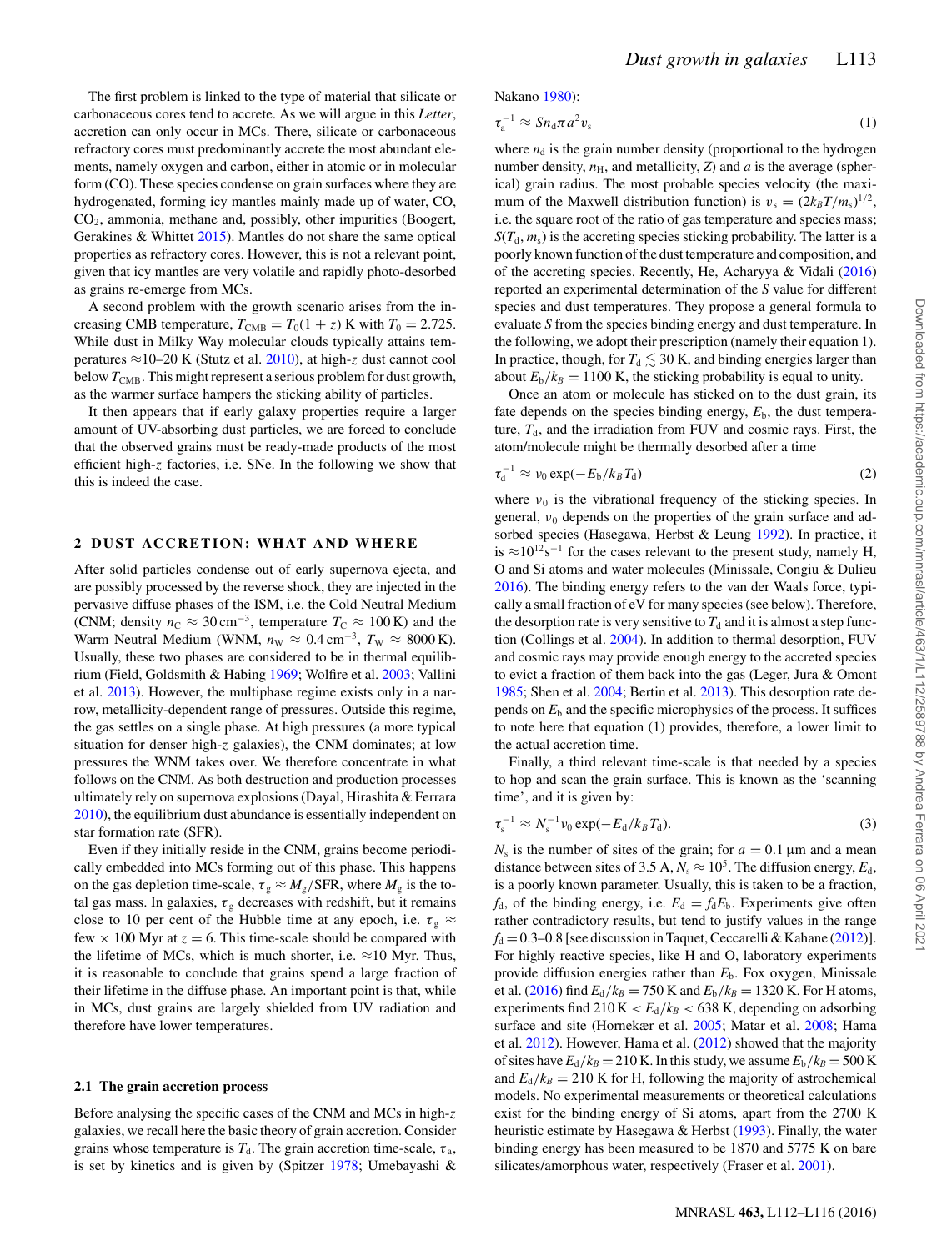In the following we investigate whether grain growth is possible and what type of condensables can be actually accreted on the bare soil surfaces of the grains. We consider separately the case of the CNM and MC environments and study processes as a function of the galaxy redshift. We will also concentrate on silicates as Weingartner & Draine [\(2001\)](#page-4-35) showed that a for SMC-like extinction curve appropriate for high-z galaxies, the silicate/carbonaceous mass ratio is  $\approx$ 11 : 1, i.e. C-based grains negligibly contribute to total dust mass.

### **2.2 Residence in the diffuse phase**

Let us consider the case of the CNM, whose properties have been defined above, namely a gas temperature of 100 K and hydrogen nuclei density of 30 cm<sup> $-3$ </sup>. Assume also that the sticking species is a Si atom (of mass 28 amu). Plugging these values into equation (1) we find

$$
\tau_{a} \approx 1.2 \,\mathrm{Gyr} \left( \frac{0.1 \,\mathrm{Z}_{\odot}}{Z} \right) \left( \frac{a}{0.1 \,\mathrm{\mu m}} \right) S^{-1}.\tag{4}
$$

The binding energy of Si atoms is estimated to be  $E_b/k_B = 2700 \text{ K}$ (Hasegawa  $&$  Herbst [1993;](#page-4-33) see above), so that the sticking probability is essentially unity, according to He et al. [\(2016\)](#page-4-22). This time-scale is very long and even exceeds the Hubble time at  $z = 6$ . Smaller grains,  $a \approx 0.01 \,\mu\text{m}$ , due to their larger surface/mass area, might have proportionally shorter  $\tau_a$ . However, time scales remain comparable or longer than the depletion time-scale,  $\tau_{\varphi}$ , discussed above.

Thus, grain growth in the diffuse ISM is overwhelmingly difficult for at least three reasons. First, the accretion time-scale  $\tau_a$  is at best comparable to the residence time in the ISM. This means that by the time at which accretion from the gas phase *might* become important, the grain moves from the diffuse to the dense molecular phase. However, the situation is worse than this due to two additional complications.

Grain temperatures in the CNM are rather high (at least compared to that in MCs). Due to their compactness (sizes  $\lesssim 1$  kpc) and consequently high surface SFR per unit area  $(\Sigma_* \approx 1 \text{ M}_{\odot} \text{ yr}^{-1} \text{ kpc}^{-2})$ – about 100 times that of the Milky Way), the interstellar UV field is correspondingly more intense. Roughly scaling the value of the Habing flux with  $\dot{\Sigma}_*$  gives a value of  $G_0 \approx 100$ . Grains achieve temperatures ranging from 30 to 50 K for a typical  $a = 0.1 \,\text{\mu m}$ grain. Smaller grains, which provide most of the surface area for accretion, are even hotter,  $T_d = 42-72$  K (Bouwens et al. [2016,](#page-4-10) Ferrara et al. [2016\)](#page-4-36). Under these conditions, Si, and O atoms will not remain attached to the grain surface. Instead, they almost instantaneously (fraction of a second) bounce back into the gas (see equation 2).

Further complications arise from the grain charge. Under the action of strong UV irradiation, grains attain a positive charge. For example, Bakes & Tielens [\(1994\)](#page-4-37) show that a spherical grain located in the CNM and exposed to a UV flux of intensity  $G_0 =$ 1 (in standard Habing units) attains an equilibrium charge  $Z_g \approx$ +10. This value must be seen as a lower limit as we mentioned already that  $G_0$  can be up to a factor of 100 higher in early systems. This represents a problem for accretion of key condensable species as, e.g. Si and C. Their ionization potential (11.26 eV for C and 8.15 eV for Si) is lower than 1 Ryd. Thus, even in neutral regions as the CNM these species are ionized. As a result, the Coulomb repulsion between the charged grains and these ions represents a virtually unsurmountable barrier in order for these species to reach the grain surface.

These processes acting against accretion of materials from the surrounding gas by grains lead to conclude that, under the conditions prevailing in high-z galaxies, grain growth in the diffuse ISM phases can be safely excluded. We now turn to the analysis of the MC case.

## **2.3 Residence in molecular clouds**

Accretion conditions become apparently more favourable when grains are incorporated into a newly born MC. There, due to the higher mean gas density ( $n = 10^{3-4}$  cm<sup>-3</sup>) the gas accretion timescale becomes shorter. In spite of the lower temperatures ( $\approx$ 10 K), the large density found in MCs boosts the accretion rate with respect to the diffuse ISM by a factor of  $\approx$ 10–100. While residing in MCs, dust grains can evolve mostly because of the growth of icy mantles coating the grain refractory cores (e.g. Caselli & Ceccarelli [2012;](#page-4-38) Boogert et al. [2015\)](#page-4-14).

Due to the attenuation or total suppression of the UV field, grains are colder in MCs. However, at high redshift heating by CMB becomes important and sets the minimum temperature of gas and grains in MCs. This value depends on redshift, and at  $z \geq 6$  it is  $T_d \geq 19$  K. This is about a factor of 2 larger than MC temperatures in the local universe. At these warmer temperatures, processes like thermal desorption (see equation 2) may dominate (or even impede) grain growth.

In the case of MW dust, a grain embedded in MCs is coated with several ( $\approx$ 100) layers of water ice (Taquet et al. [2012\)](#page-4-29). This is because oxygen, the most abundant element after H and He, after landing on the grain surface, is rapidly<sup>2</sup> hydrogenated, and forms water molecules (Dulieu et al. [2010\)](#page-4-39). Water remains then stuck on the grain surface. Besides being the most abundant element, O condenses also faster than other heavier elements, like Si or SiO (which are particularly relevant for this study), according to equation (1).

The water formation process on grains is a two-step process.<sup>3</sup> First, an impinging oxygen atom must become bound to the surface. Secondly it must react with H atoms landed on the grain on a timescale shorter than their desorption time-scale,  $\tau_d$ , during which they scan the grain surface. As dust and gas temperatures are likely higher in MCs at high redshifts due to CMB, we need to re-consider the efficiency of this process, in terms of the above time-scales.

Consider the formation of the first  $H_2O$  layer. The desorption (or permanence on the grain surface) time (equation 2) for O atoms is larger than the Hubble time for  $z \lesssim 6.5$  (see Fig. [1\)](#page-3-0). H atoms permanence time depends on z (Fig. [1\)](#page-3-0) and it is  $\approx$  240 ms at z = 6. These time-scales have to be compared with the time necessary for H atoms to scan the grain surface,  $\tau_s$  (equation 3). Taking again  $a = 0.1 \,\text{\mu m}$ , and  $N_s = 10^5$  sites to scan, it takes  $\tau_s = 6 \text{ ms}$  for H atoms to scan a grain at temperature  $T_d = T_{CMB}(z = 6)$ , and form H2O molecules. Hence, the time required to form the first water layer is set by the accretion rate of oxygen atoms. Assuming a MC hydrogen density  $n_{\rm H} = 10^4 \text{ cm}^{-3}$ , a temperature  $T_{\rm CMB}(z = 6)$ , and that a layer contains  $N_s \approx 10^5$  molecules, we get that the first layer is formed in  $\approx$ 1500 yr. Once formed, water (whose  $E<sub>b</sub>$  is larger than the O atom binding energy) will remain frozen forming a mantle.

 $2$  When the dust temperature is 10 K, the permanence time of H atoms on the grain surface is  $\approx$ 165 yr, while it takes only  $\approx$ 132 s for each H atom to scan the full grain surface (Fig. [1\)](#page-3-0).

<sup>&</sup>lt;sup>3</sup> Here we neglect a number of subtleties and complications related to water formation, which does not involve only the simple direct addition of H and O atoms (Dulieu et al. [2010\)](#page-4-39).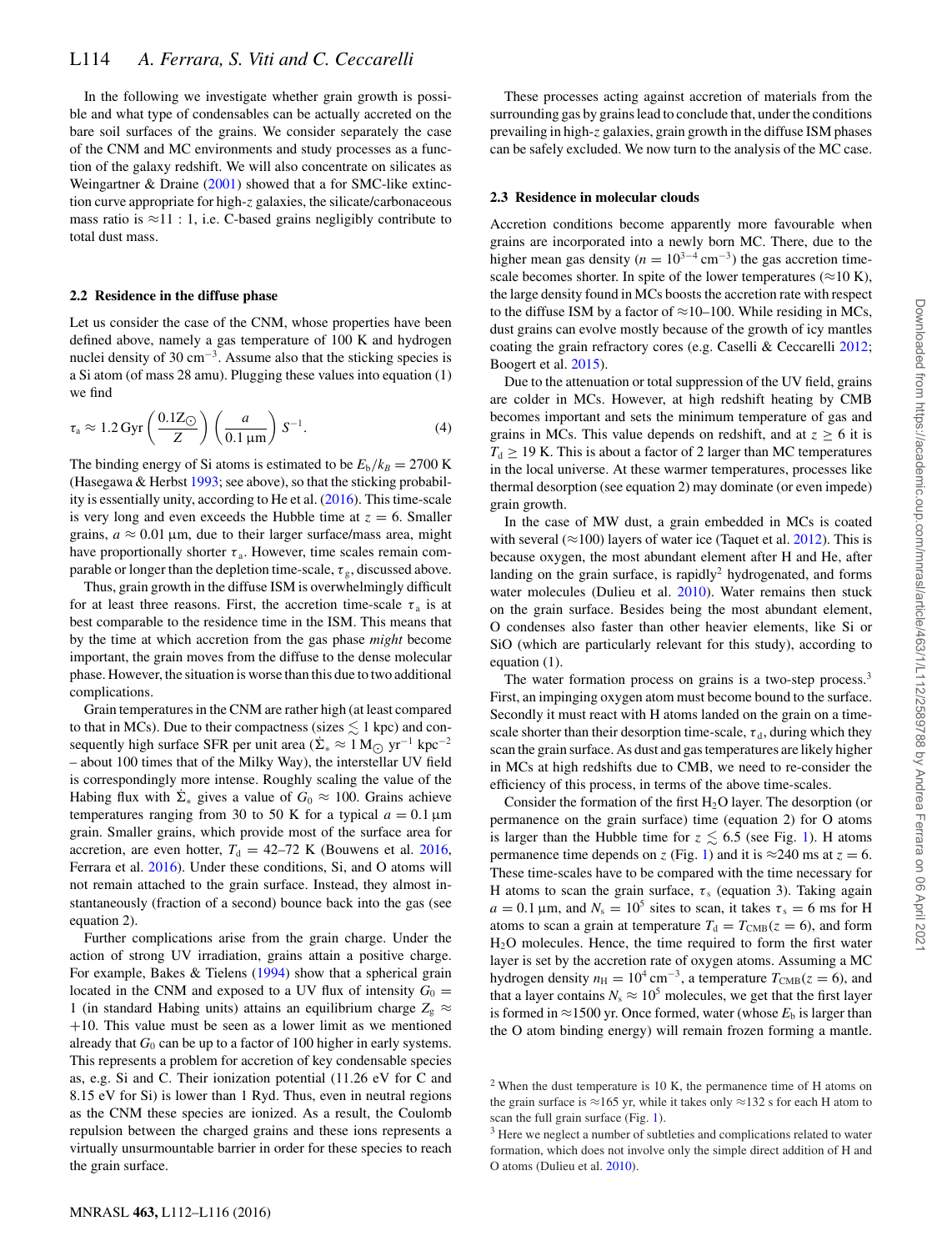<span id="page-3-0"></span>

**Figure 1.** Comparison among the different relevant times scales for ice formation on grain surfaces. The H-atom (solid line) desorption time,  $\tau_{\text{d}}^{\text{H}}$ , is compared against the H scanning time (dashed) of the grain surface,  $\tau_s^H$ . Ice formation is possible only when  $\tau_s^H < \tau_d^H$ , i.e. at all redshifts  $z < 8.3$ . A pre-requisite is that the analogous oxygen desorption time (blue solid curve) is larger than both previous time-scales to ensure that oxygen atoms are always available to react and form  $H_2O$ . Note that the O desorption time is very long and also larger than the Hubble time (red solid curve) for  $z \lesssim 6.5$ . We have assumed a grain temperature  $T_d = \max(10 \text{ K}, T_{\text{CMB}})$ .

The key point here is that, once a first layer of water ice is formed, this will prevent Si atoms or SiO molecules to get in contact with the silicate surface. On the contrary, given the much smaller Si abundance (for solar ratios Si/O  $\approx$  1/200 by number), these species will be – at best – trapped in the ice layer, forming impurities but not silicate-like bonds.<sup>4</sup> As a final remark, we underline that the above rapid hydrogenation process applies also to the case of carbonaceous grains.

#### **2.4 Mantle photo-desorption in the diffuse ISM**

The results of the previous subsection lead us to conclude that grain growth in molecular clouds is largely in the form of icy mantles. Once the parent molecular cloud is dispersed (typical lifetime 10 Myr) as a result of radiative and mechanical feedback from stars born in its interior, core-mantle grains are returned to the ISM. However, the memory of growth occurred in the MC will be promptly erased as icy mantles are photo-desorbed by the FUV field (Barlow [1978;](#page-4-40) Fayolle et al. [2013\)](#page-4-41). A simple calculation shows that this time-scale is very short. Suppose that the ice mantle is made by  $\ell =$ 100 layers, each containing  $N_s = 10^5$  sites. The time necessary to completely photo-desorb the mantle,  $\tau_p$ , is that required to provide each site with an UV photon. Thus, for a given Habing band (6 − 13.6 eV) UV flux intensity, *G*<sup>0</sup> (in cgs units), and mean photon energy  $\langle h\nu \rangle \approx 10 \text{ eV}$ 

$$
y_{\mathrm{H}_2\mathrm{O}} \frac{G_0}{\langle h\nu\rangle} \pi a^2 \tau_{\mathrm{p}} = N_{\mathrm{s}} \ell,\tag{5}
$$

or  $t_p = 10-1000$  yr for  $G_0 = 100-1$ , respectively. In the previous calculation we have further assumed a  $H<sub>2</sub>O$  photo-desorption yield,  $y_{H<sub>2</sub>O} = 0.001$ , following Oberg et al. ([2009\)](#page-4-44). To all purposes the accreted mantle material (along with the impurities) is almost instantaneously 'lifted' from the core. The bare grain then finds itself back in the ISM with (optical) properties essentially identical to those prevailing before the journey into the MC, and set by nucleation processes in sources.

### **3 CONCLUSIONS**

We have shown that grain growth by accretion is a problematic process hampered by a number of difficulties which become additionally more severe at high redshifts as the temperature floor set by the CMB increases (i.e. grains are hotter). In the CNM (for the WNM the situation is even less favourable) grain growth is essentially prevented by the (i) low accretion rates related to low densities; (b) higher dust temperatures (particularly in compact, high-z galaxies) causing very short thermal desorption times; (c) Coulomb repulsive forces preventing positively charged ions (Si, C) to reach the grain surface.

Molecular clouds offer more favourable conditions, due to their high density and low dust temperature. However, we have shown that once the bare grain cores are immersed in the MC environment, they are covered by a water ice mantle on a time-scale of a few thousand years at  $z = 6$ . As hydrogenation is very fast ( $\approx$ ms), such time-scale is set by the accretion rate of oxygen atoms. This process fully operates in spite of CMB heating up to  $z \approx 8.3$ . Beyond that epoch, predictions become uncertain due to the lack of a precise knowledge of the diffusion energies of the various species. As the grains are returned to the diffuse phase at the end of the MC lifetime, the mantles are photo-desorbed and the bare core is exposed again. That is, the memory of the ice growth phase in the MC is completely erased.

If grain growth is as problematic as we point out, it is necessary to re-evaluate the arguments, often made, invoking it. These are generically based on a comparison between the dust production rate by sources (planetary nebulae, evolved stars, and SNe) and destruction rate in supernova shocks (Draine [2009\)](#page-4-45). According to such, admittedly uncertain, estimates *made for the Milky Way*, dust production fails by about a factor of 10 to account for the observed dust mass once shock destruction is accounted for.

In the light of the present results, reconciliation of this discrepancy must necessarily come from either (a) an upward revision of the production rate, or (b) downward reappraisal of the dust destruction efficiency by shocks. Interestingly, there appears to be evidence for both solutions, and perhaps even a combination of the two. Recent studies (Matsuura et al. [2011;](#page-4-46) Indebetouw et al. [2014\)](#page-4-47) have determined the dust mass produced by SN1987A. The observations revealed the presence of a population of cold dust grains with  $T<sub>d</sub>$  $= 17-23$  K; the emission implies a dust mass of  $\approx 0.4-0.7$  M... Such value is 20–35 times larger than that usually assumed in the above argument. Moreover, Gall et al. [\(2014\)](#page-4-48) found that the 0.1– 0.5 masses of dust detected in the luminous SN2010jl are made of µm-sized grains which easily resist destruction in (reverse) shocks. Alternatively, the puzzle can be solved also by decreasing the

<sup>4</sup> Note that the seminal and important experimental results by Krasnokutski et al. [\(2014\)](#page-4-42) suggesting the formation of silicate-like bonds from accreting Si and SiO molecules refer to ultra-low temperatures (∼0.34 K) where quantum chemical effects might largely enhance the efficiency of the reaction. This is caused by trapping of the very cold molecules in a van der Waals energy potential which is easily overcome at higher temperatures [see for example, a conceptually similar experiment by Shannon et al. [\(2013\)](#page-4-43)].